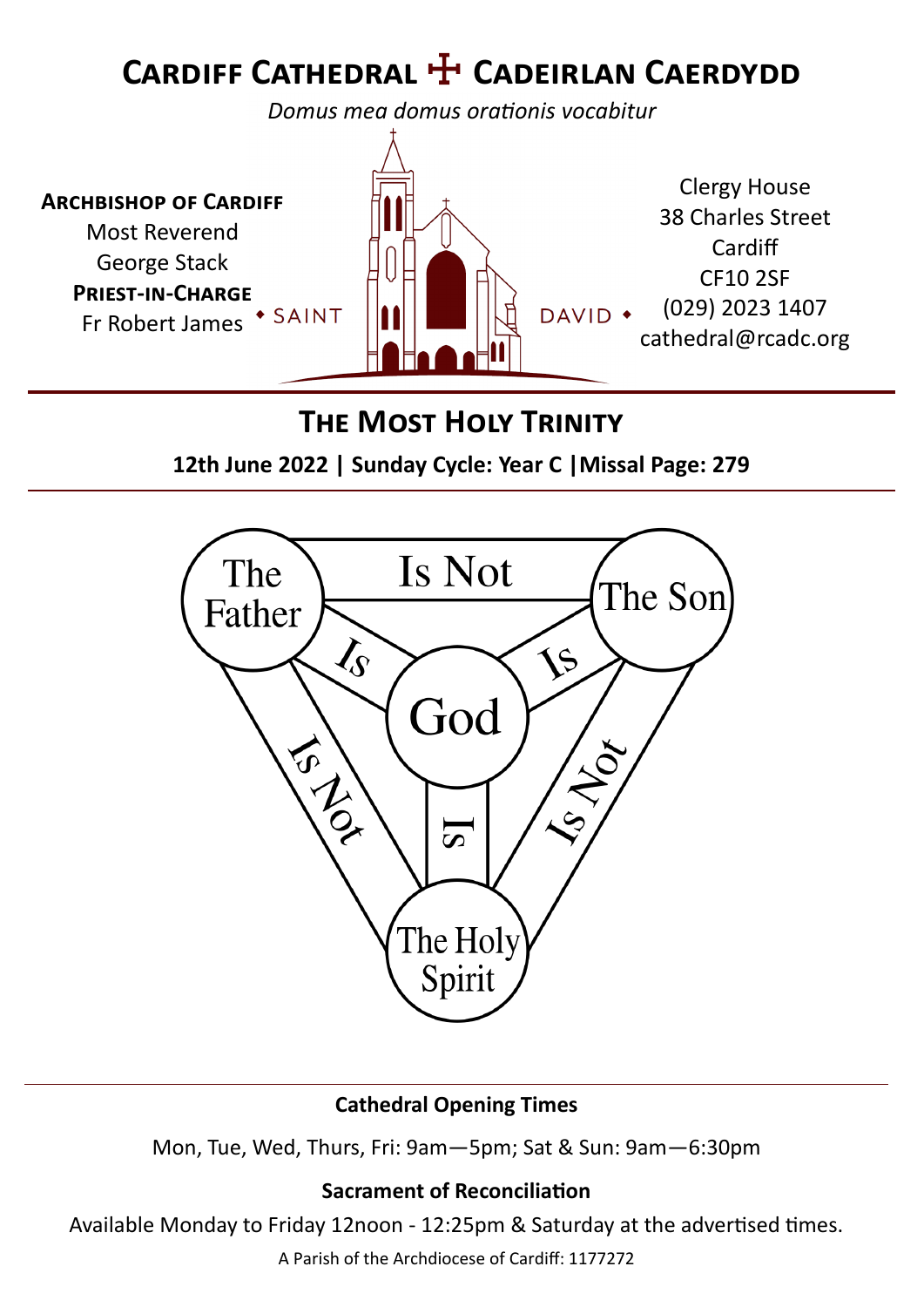#### **Financial Matters**

**Collection: 22nd & 29th May** Saturday 5:30pm: £**128.09** Sunday 11:00am: **£657.20** Sunday 5:30pm: **£144.50** Standing Orders for May: **£545.00** April Donation Station Giving : **£709.69** *My sincere thanks for your continuing generosity.*  **Banking Details for Standing Orders Account Name**: Archdiocese of Cardiff **Sort Code**: 20-18-23 **Account Number**: 03896056

The Diocese has established a new way of giving online to the Cathedral, please click here or use the QR code provided.



#### **The Paradox of Abundance**

Over 800 million people go hungry each day. Yet the world produces over 4 billion tonnes of food and we only need 3.7 billion tonnes to feed everyone. From all this food produced, a third is wasted. St John Paul II called this 'the paradox of abundance.' Clearly the currently global food system is not working. But as Pope Francis said, "Each of us has a role to play in transforming food systems for the benefit of people and the planet." Let's respond to his call! CAFOD's new campaign is called Fix the Food System.

See [www.cafod.org.uk/food](http://www.cafod.org.uk/food) for more information, including an invitation for parish groups to learn about the impact of our food with our Fix the Food System: a 7-station journey resource. Or you can contact CAFOD Wales: [southwales@cafod.org.uk](mailto:southwales@cafod.org.uk)

## **Holiday Cover**

My sincere thanks to Canon Michael Evans, Fr Nicholas Williams and Fr Paul who supplied cover during my recent sojourn. It was wonderful to spend some time re-charging before the Installation of the next Archbishop.

The wedding of Daniel and Francesca on Saturday 4th June was a truly beautiful occasion. We continue to assure them of our prayers as they begin married life together.

## **Schedule Changes**

You will notice that there is a significant change to the liturgical schedule of the Cathedral next weekend. Due to the preparations taking place on the Saturday, we will not have the usual time of Adoration of the Blessed Sacrament. The Sacrament of Reconciliation will still be available., but for a shorter period of time.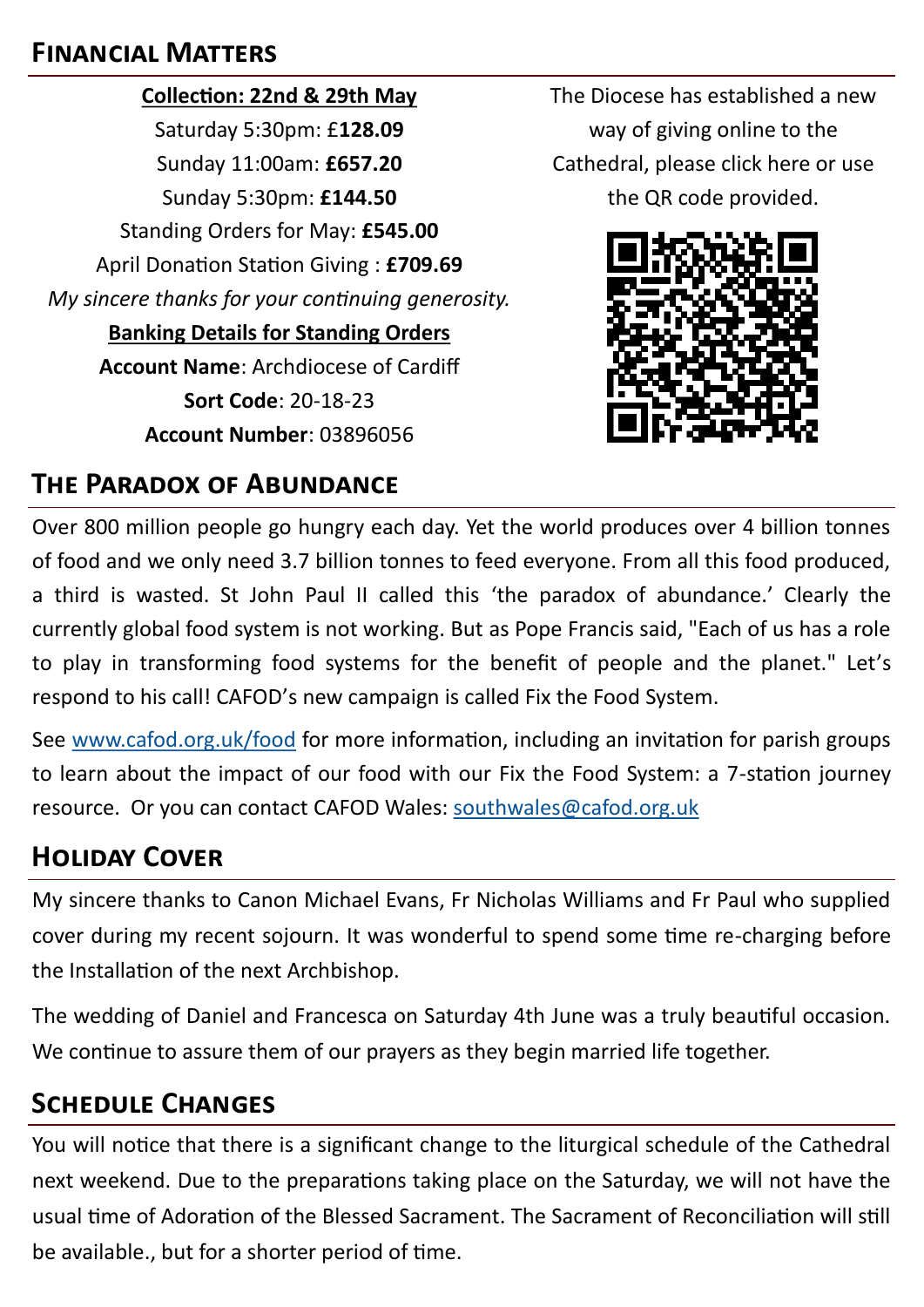#### **Installation Rehearsal**

A rehearsal for Altar Servers will be held on Friday 17th June at 6pm. This is in anticipation of the Installation of Archbishop-elect O'Toole on Monday 20th June.

## **Corpus Christi**

Next weekend we celebrate the Solemnity of Corpus Christi. Following the tradition established by Archbishop Stack, Archbishop-elect O'Toole will preside at Solemn Vespers and Benediction on Sunday 19th June at 3pm.

The Monks from Belmont Abbey will lead us in the chanting of the Psalms.

## **World Youth Day**

As many of you will know, every 2/3 years an international event called World Youth Day is held at a city chosen by the Holy See. The next international World Youth Day will be held in Lisbon, Portugal, in 2023.

It was during the 2005 World Youth Day in Cologne that I, as a sixteen year old, realised that I wasn't alone as the only young person going to Mass.

The diocese is gauging interest in the next pilgrimage. If you, or someone you know, will be aged between 16-30 next year this might be of interest!

More information can be found using the following link: [https://rcadc.org/wyd](https://rcadc.org/wyd-2023/)-2023/

## **The Holy Father's prayer Intention for June**

We pray for Christian families around the world; may they embody and experience unconditional love and advance in holiness in their daily lives

#### **OTHER PARISH CONTACT DETAILS CONSERVANT CHAPLAINCY**

Parish Safeguarding John Fellows - (029) 2023 1407 SOCIETY OF ST VINCENT DE PAUL Emergency Assistance 07906 101015 Altar Serving If you're interested in serving on the altar, please speak to Fr Robert or one of the servers.

If you, or a loved one, are admitted into hospital, please contact the hospital Chaplaincy team: (029) 2074 3230

> Chaplains: Fr Peter Davies peter.davies4@wales.nhs.uk

Fr David Prichard david.prichard@wales.nhs.uk